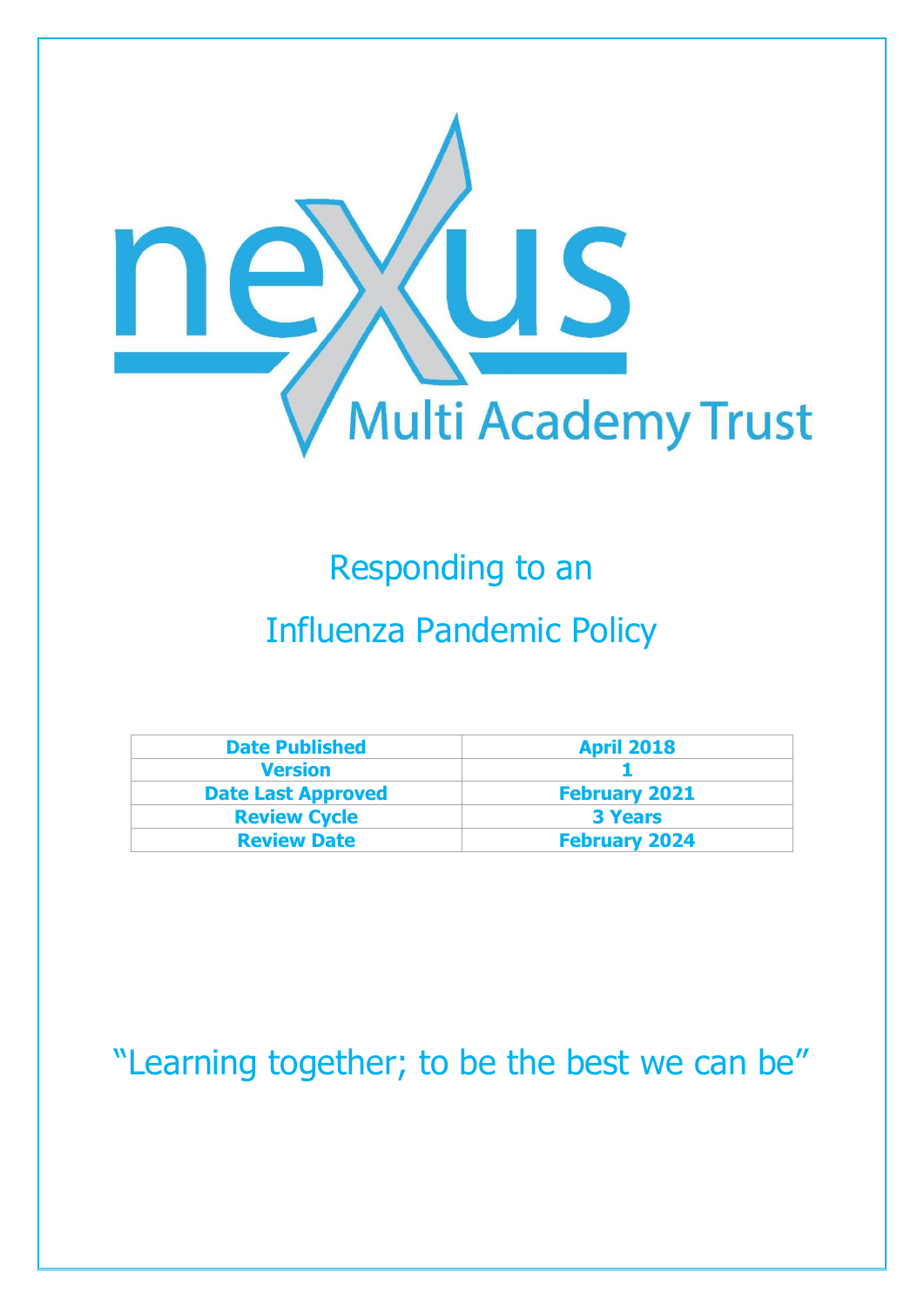

#### 1. Scope

1.1.This policy applies to all academies and business units across Nexus MAT.

# 2. Context

- 2.1.The World Health Organisation (WHO) advises that there will, sooner or later, be an influenza pandemic. Scientific modelling shows that it usually starts outside the UK and that within 2-3 weeks of a pandemic influenza virus entering the UK it would become widespread. Depending on the severity of the pandemic, 25-50% of the population may become ill at some stage during one or two waves, each lasting 3-4 months, and 50,000-700,000 more people than usual may die.
- 2.2. Central Government has overall responsibility for contingency planning and for national policy decisions. Local Authorities would communicate information from Central Government to all schools. Depending on the nature of the pandemic virus, children's vulnerability to it and the regions it has reached, schools may be advised to close. It is the Head's responsibility to respond appropriately to the advice received. Schools have been advised to plan for both remaining open and for possible closure during a pandemic. If there is no advice to close the school, it would remain open as long as there were sufficient staff available for the school to function.
- 2.3.Public Health England have a published Pandemic Influenza Response Plan, and Nexus MAT will be guided by the lead taken nationally and will work closely with the designated statutory agencies to respond to the local context affecting our academies.

## 3. Key Areas

- 3.1. There are 3 key areas to consider when preparing for and responding to any pandemic:
	- Health & Safety
	- **Communication**
	- **EXECONTINUITY OF Educational Provision**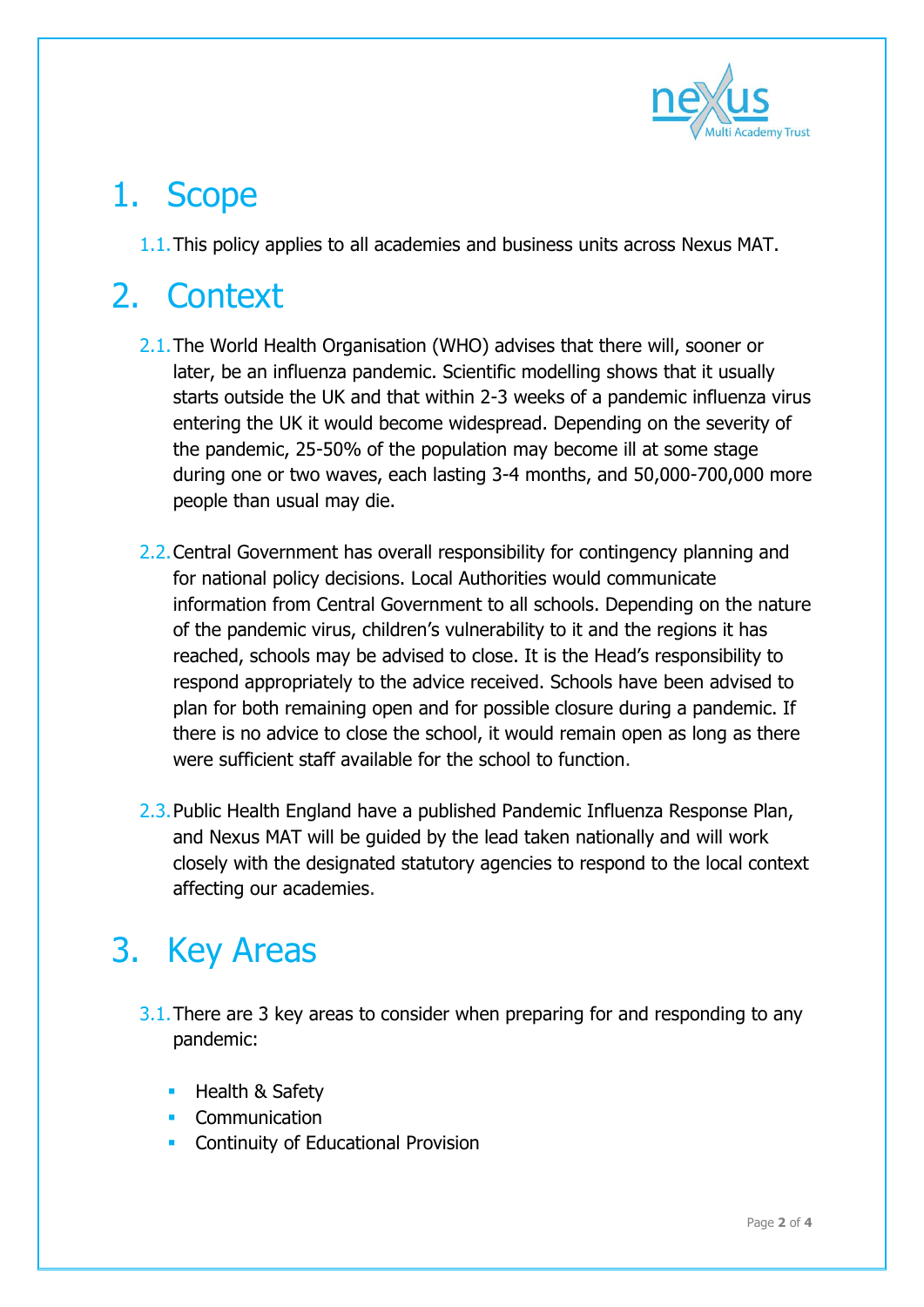

## 4. Health and Safety

- 4.1.Any person, pupil or member of staff, who exhibits 'flu symptoms should remain at home until health is restored.
- 4.2. Any person with a pre-existing chronic health condition<sup>1</sup> or anyone over the age of 65 should be advised to get immunisation.
- 4.3.Influenza or 'flu is a viral infection. It is spread by breathing in air containing the virus or by contaminated hands, and is highly infectious. It mainly affects the nose, throat and lungs.
- 4.4.Reducing spread of the virus can be managed by:
	- 4.4.1. Covering your nose and mouth when coughing or sneezing (preferably with a tissue);
	- 4.4.2. Disposing of dirty tissues promptly and carefully;
	- 4.4.3. Maintaining good basic hygiene (frequent hand washing with soap and water);
	- 4.4.4. Avoiding non-essential travel and large crowds;
	- 4.4.5. Cleaning all hard surfaces frequently (kitchen work surfaces, door handles etc).

4.5.Symptoms of influenza include:

- 4.5.1. Day 1. Fever/Chills/Muscle ache;
- 4.5.2. Day 2. Dry cough/Sore throat/Blocked nose or nausea/vomiting/diarrhoea;
- 4.6.Affected individuals are asked to:
	- 4.6.1. Stay home and rest;
	- 4.6.2. Drink plenty of fluids;

-

- 4.6.3. Take Paracetamol/Ibuprofen as directed;
- 4.6.4. Avoid non-essential contact with people.

<sup>1</sup> Chronic heart/lung/metabolic disorders (including severe asthma & diabetes), Kidney problems or Immune system impairment (including cancer treatment)